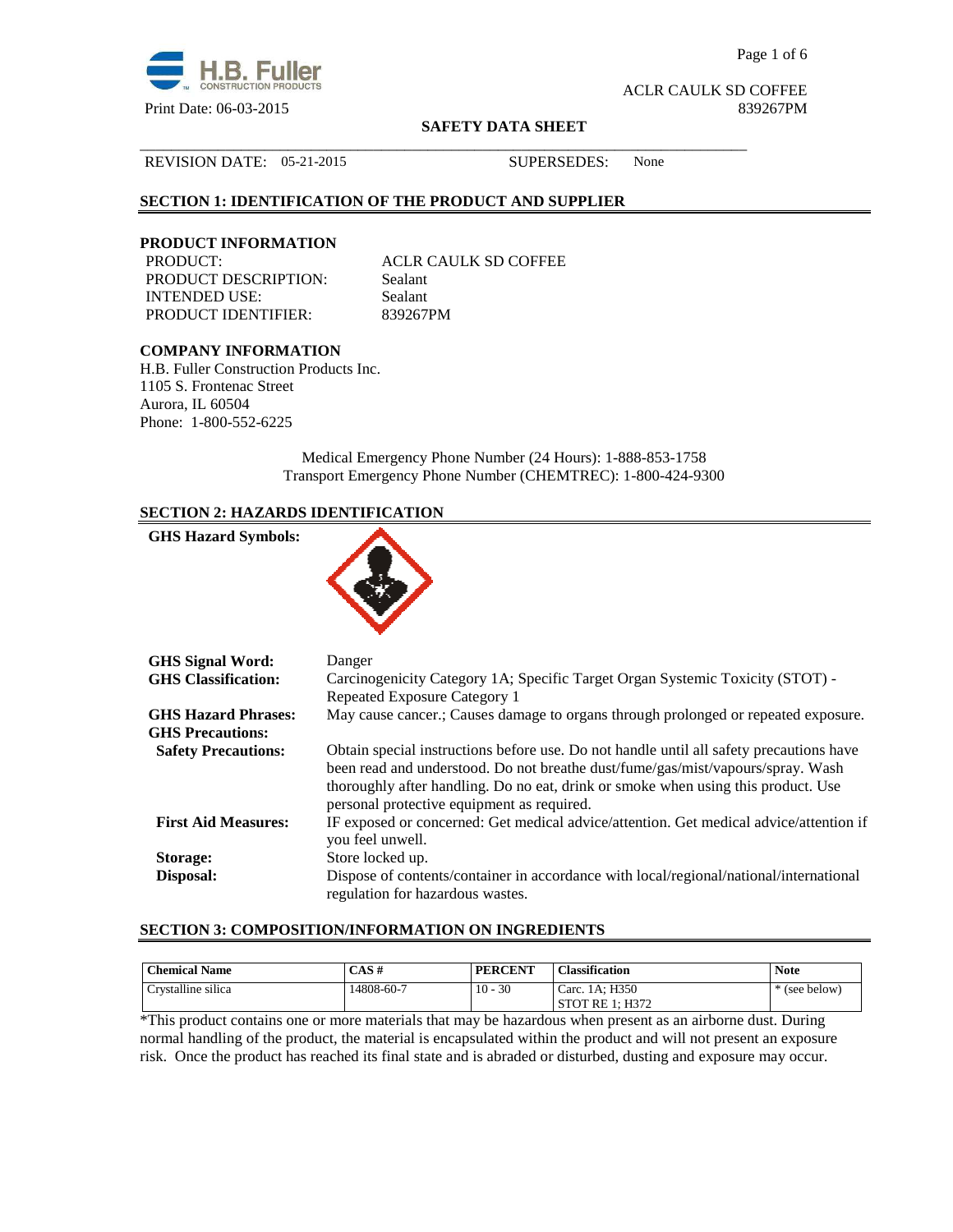

#### ACLR CAULK SD COFFEE Print Date: 06-03-2015 839267PM

#### **SAFETY DATA SHEET**

Unlisted ingredients are not 'hazardous' per the Occupational Safety and Health Administration Hazard Communication Standard (29 CFR 1910.1200) and/or are not found on the Canadian Workplace Hazardous Materials Information System ingredient disclosure list. See Section 8 for exposure limit guidelines.

\_\_\_\_\_\_\_\_\_\_\_\_\_\_\_\_\_\_\_\_\_\_\_\_\_\_\_\_\_\_\_\_\_\_\_\_\_\_\_\_\_\_\_\_\_\_\_\_\_\_\_\_\_\_\_\_\_\_\_\_\_\_\_\_\_\_\_\_\_\_\_\_\_\_\_\_\_\_

#### **SECTION 4: FIRST AID MEASURES**

 IF IN EYES: Use an eye wash to remove a chemical from your eye regardless of the level of hazard. Flush the affected eye for at least twenty minutes. Tilt the head to prevent chemical from transferring to the uncontaminated eye. Seek medical advice after flushing.

IF ON SKIN: Wash with soap and water. Get medical attention if irritation develops or persists.

IF INHALED: Remove to fresh air. Call a physician if symptoms persist.

IF SWALLOWED:Do not induce vomiting. Seek medical attention if symptoms develop. Provide medical care provider with this MSDS.

#### **SECTION 5: FIRE FIGHTING MEASURES**

| <b>EXTINGUISHING MEDIA:</b>           | Use water spray, foam, dry chemical or carbon dioxide.          |
|---------------------------------------|-----------------------------------------------------------------|
| UNUSUAL FIRE AND EXPLOSION HAZARDS:   | There is a possibility of pressure buildup in closed containers |
|                                       | when heated. Water spray may be used to cool the containers.    |
| SPECIAL FIRE FIGHTING INSTRUCTIONS:   | Persons exposed to products of combustion should wear self-     |
|                                       | contained breathing apparatus and full protective equipment.    |
| <b>HAZARDOUS COMBUSTION PRODUCTS:</b> | Carbon dioxide, Carbon monoxide                                 |

## **SECTION 6: ACCIDENTAL RELEASE MEASURES**

| <b>SPECIAL PROTECTION:</b>   | No adverse health effects expected from the clean-up of spilled material.<br>Follow personal protective equipment recommendations found in |
|------------------------------|--------------------------------------------------------------------------------------------------------------------------------------------|
|                              | Section 8 of this MSDS.                                                                                                                    |
| <b>METHODS FOR CLEAN-UP:</b> | Avoid creating dusts. Cover material with absorbent and moisten and                                                                        |
|                              | collect for disposal.                                                                                                                      |
|                              | Dike if necessary, contain spill with inert absorbent and transfer to                                                                      |
|                              | containers for disposal. Keep spilled product out of sewers, watersheds,                                                                   |
|                              | or water systems.                                                                                                                          |

Transport Emergency Phone Number (CHEMTREC): 1-800-424-9300

#### **SECTION 7: HANDLING AND STORAGE**

Handling: No special handling instructions due to toxicity. Avoid breathing material.

Storage: Store in a cool, dry place.Protect from freezing Consult the Technical Data Sheet for specific storage instructions.

#### **SECTION 8: EXPOSURE CONTROLS/PERSONAL PROTECTION**

| <b>EXPOSURE LIMITS:</b> |                    |                              |                                                                 |  |
|-------------------------|--------------------|------------------------------|-----------------------------------------------------------------|--|
| <b>Chemical Name</b>    | <b>Note</b>        | <b>ACGIH EXPOSURE LIMITS</b> | <b>OSHA PEL</b>                                                 |  |
| Calcium carbonate       | $*$ (see<br>below) | No data available.           | 15 mg/m3 TWA (total dust); 5 mg/m3 TWA<br>(respirable fraction) |  |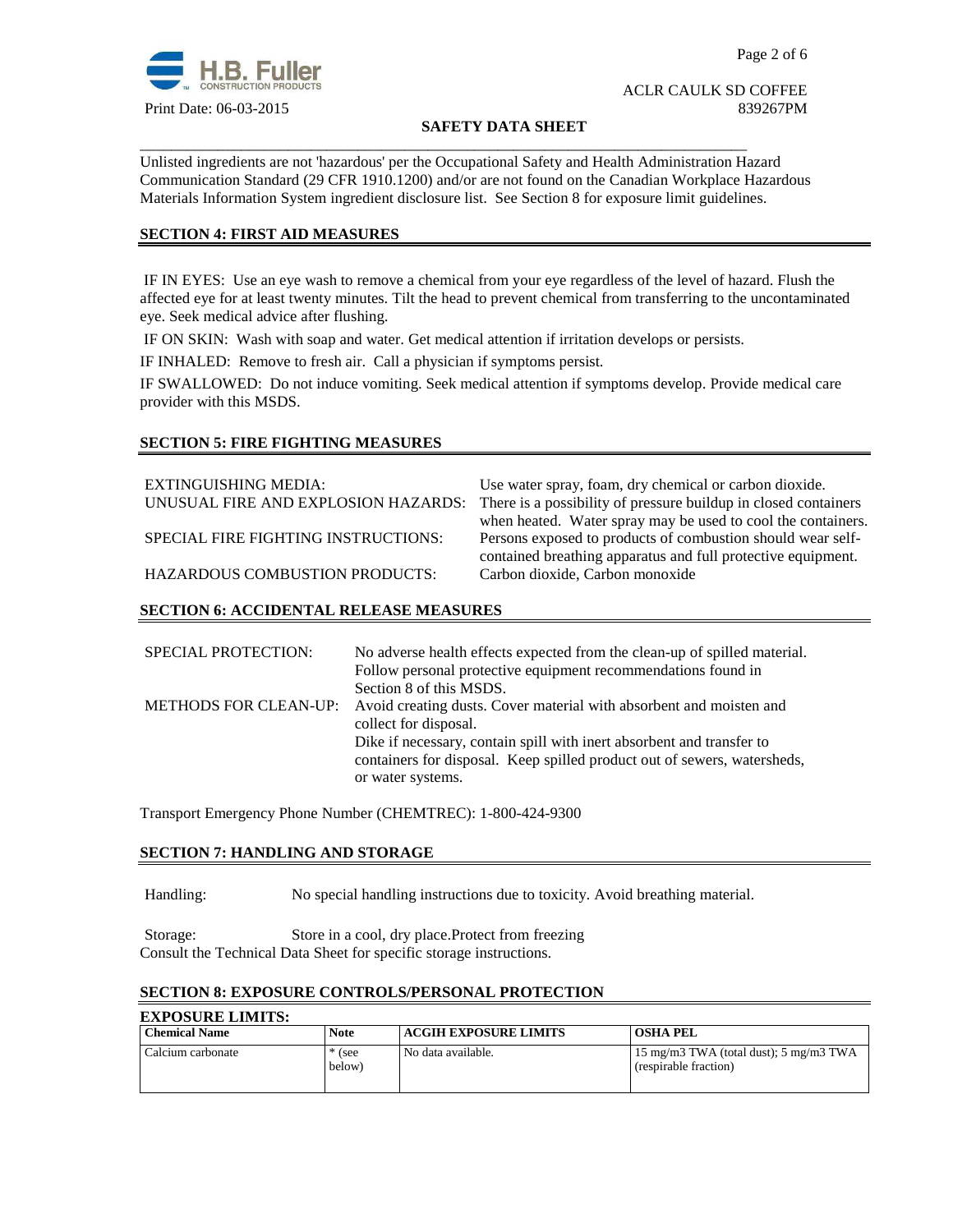

Page 3 of 6

#### ACLR CAULK SD COFFEE Print Date: 06-03-2015 839267PM

#### **SAFETY DATA SHEET**

| Crystalline silica | $*$ (see<br>below) | $0.025$ mg/m3 TWA (respirable fraction) | $(250)/(96SiO2 + 5)$ mppcf TWA<br>(respirable)); $((10)/(%SiO2 + 2)$ mg/m3<br>TWA (respirable)); $((30)/(%SiO2 + 2))$<br>mg/m3 TWA (total dust)) |
|--------------------|--------------------|-----------------------------------------|--------------------------------------------------------------------------------------------------------------------------------------------------|

\*This product contains one or more materials that may be hazardous when present as an airborne dust. During normal handling of the product, the material is encapsulated within the product and will not present an exposure risk. Once the product has reached its final state and is abraded or disturbed, dusting and exposure may occur.

# **ENGINEERING CONTROL METHODS:**

| <b>VENTILATION:</b>            | Use local exhaust ventilation or other engineering controls to<br>minimize exposures.                                                                                                                                                                                                                                                                                                               |
|--------------------------------|-----------------------------------------------------------------------------------------------------------------------------------------------------------------------------------------------------------------------------------------------------------------------------------------------------------------------------------------------------------------------------------------------------|
| <b>EYE PROTECTION:</b>         | Wear safety glasses when handling this product.                                                                                                                                                                                                                                                                                                                                                     |
| <b>SKIN PROTECTION:</b>        | Not normally required. Wear chemically resistant gloves to prevent<br>prolonged or repeated contact.                                                                                                                                                                                                                                                                                                |
| GLOVES:                        | Not normally required. Use nitrile gloves if conditions warrant.                                                                                                                                                                                                                                                                                                                                    |
| <b>RESPIRATORY PROTECTION:</b> | Respiratory protection may be required to avoid over exposure when<br>handling this product. Use a respirator if general room ventilation is<br>not available or sufficient to eliminate symptoms. NIOSH approved<br>air purifying respirator with dust/mist filter.<br>Respirators should be selected by and used following requirements<br>found in OSHA's respirator standard (29 CFR 1910.134). |

# **SECTION 9: PHYSICAL AND CHEMICAL PROPERTIES**

| botton ), the biomb must channomb those        |                              |
|------------------------------------------------|------------------------------|
| PHYSICAL STATE:                                | Semi-solid                   |
| COLOR:                                         | <b>Brown</b>                 |
| ODOR:                                          | Neutral                      |
| <b>ODOR THRESHOLD:</b>                         | Not established              |
| pH:                                            | 7.4                          |
| FREEZING/MELTING POINT (deg. C):               | Not established              |
| BOILING POINT (deg. C):                        | Not established              |
| <b>FLASH POINT:</b>                            | Non flammable                |
| <b>EVAPORATION RATE:</b>                       | Not established              |
| <b>FLAMMABILITY:</b>                           | Not a flammable solid or gas |
| UPPER EXPLOSIVE LIMIT (% in air):              | Not established              |
| LOWER EXPLOSIVE LIMIT (% in air):              | Not established              |
| VAPOR PRESSURE (mm Hg):                        | Not established              |
| <b>VAPOR DENSITY:</b>                          | Not established              |
| WEIGHT PER GALLON (lbs.):                      | 13.25                        |
| <b>SPECIFIC GRAVITY:</b>                       | 1.590                        |
| <b>SOLUBILITY:</b>                             | Not established              |
| <b>OCTANOL/WATER COEFFICIENT:</b>              | Not established              |
| <b>AUTOIGNITION TEMPERATURE:</b>               | Not established              |
| DECOMPOSITION TEMPERATURE:                     | Not established              |
| VISCOSITY:                                     | No data available.           |
| SOLIDS (% by weight):                          | 81.2                         |
| VOC, weight percent                            | 0.60                         |
| VOC, U.S. EPA Method 24, less water and exempt | 12g/liter of material        |
| solvents (theoretically determined)            |                              |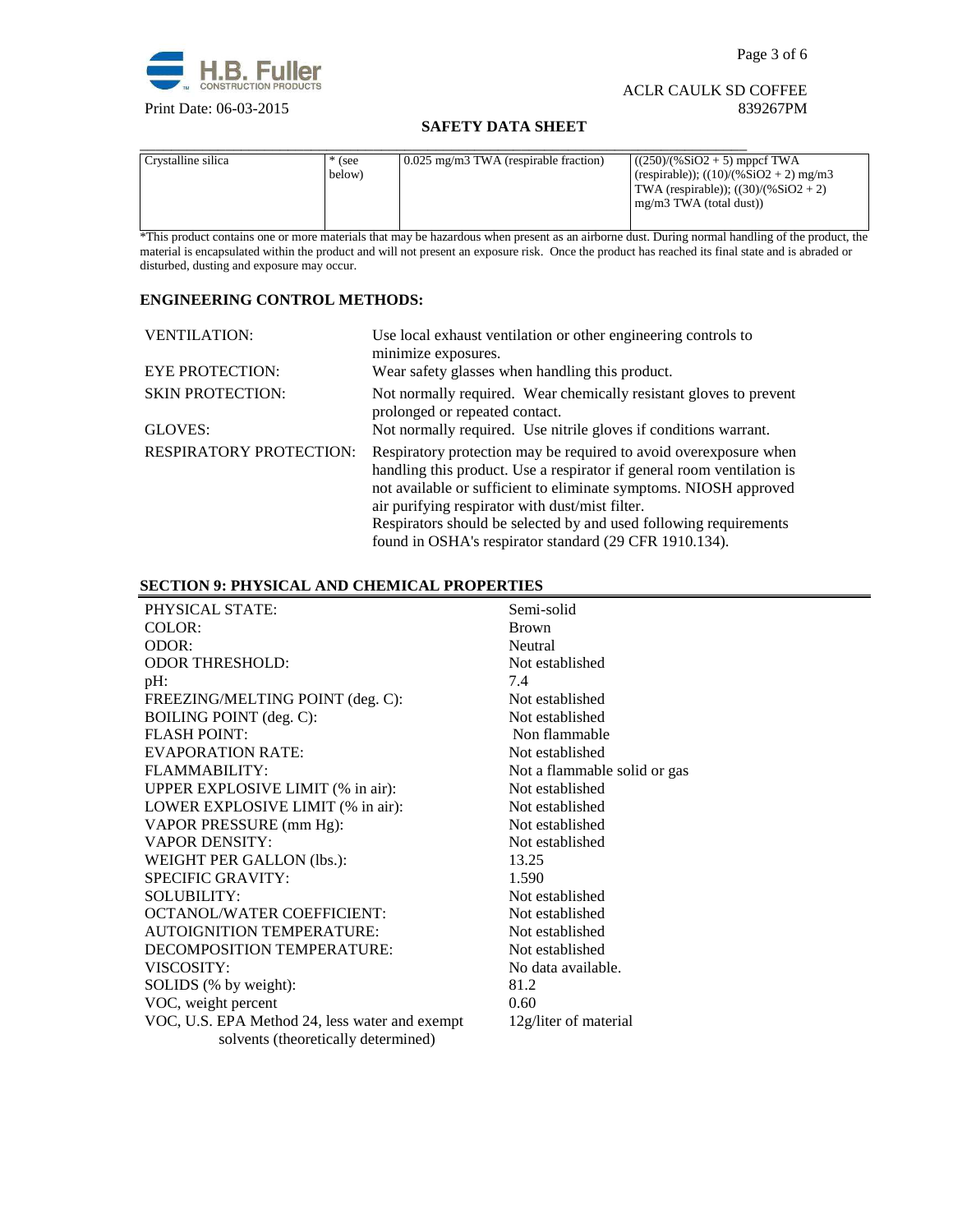

ACLR CAULK SD COFFEE

#### **SAFETY DATA SHEET**

#### **SECTION 10: STABILITY AND REACTIVITY**

STABILITY: Stable under normal conditions. CHEMICAL INCOMPATIBILITY: Not established HAZARDOUS POLYMERIZATION: Will not occur. HAZARDOUS DECOMPOSITION PRODUCTS: Carbon monoxide, carbon dioxide

\_\_\_\_\_\_\_\_\_\_\_\_\_\_\_\_\_\_\_\_\_\_\_\_\_\_\_\_\_\_\_\_\_\_\_\_\_\_\_\_\_\_\_\_\_\_\_\_\_\_\_\_\_\_\_\_\_\_\_\_\_\_\_\_\_\_\_\_\_\_\_\_\_\_\_\_\_\_

#### **SECTION 11: TOXICOLOGICAL INFORMATION**

#### **Component Toxicity / Toxicology Data:**

| ---- 80               |                           |  |
|-----------------------|---------------------------|--|
| <b>COMPONENT NAME</b> | <b>LD50/LC50</b>          |  |
| Calcium carbonate     | ORAL LD50 RAT 6.450 MG/KG |  |
|                       |                           |  |
| Crystalline silica    | ORAL LD50 RAT 500 MG/KG   |  |
|                       |                           |  |
| Water                 | ORAL LD50 RAT > 90 ML/KG  |  |
|                       |                           |  |

#### **This product is a mixture. Unless noted, the information below is based on components.**

Skin corrosion / irritation: Can cause minor skin irritation, defatting, and dermatitis.

Serious eye damage / irritation :Can cause minor irritation, tearing and reddening.

Respiratory / skin sensitization: No data available.

Germ cell mutagenicity: No data available.

Carcinogenicity: Contains a material that may cause cancer.

Reproductive toxicity: No data available.

Specific target organ toxicity-single exposure:No data available.

Respiratory irritation / Narcotic effects: No data available.

Specific target organ toxicity-repeated exposure:Causes damage to organs through prolonged or repeated exposure.

Target organs potentially affected by exposure: Lungs

Aspiration hazard: No data available.

Medical Conditions Aggravated by Exposure: Lung disease

#### **SECTION 12: ECOLOGICAL INFORMATION**

| OVERVIEW:        | No ecological information available for this product. |
|------------------|-------------------------------------------------------|
| MOBILITY:        | No data available.                                    |
| PERSISTENCE:     | No data available.                                    |
| BIOACCUMULATION: | No data available.                                    |

#### **This product has not been tested for ecological effects. Relevant information for components is listed below:**

| Component:         | <b>Ecotoxicity values:</b>       |
|--------------------|----------------------------------|
| No data available. | <b>Acute Toxicity (Fish):</b>    |
|                    | <b>Acute Toxicity (Daphnia):</b> |
|                    | <b>Acute Toxicity (Algae):</b>   |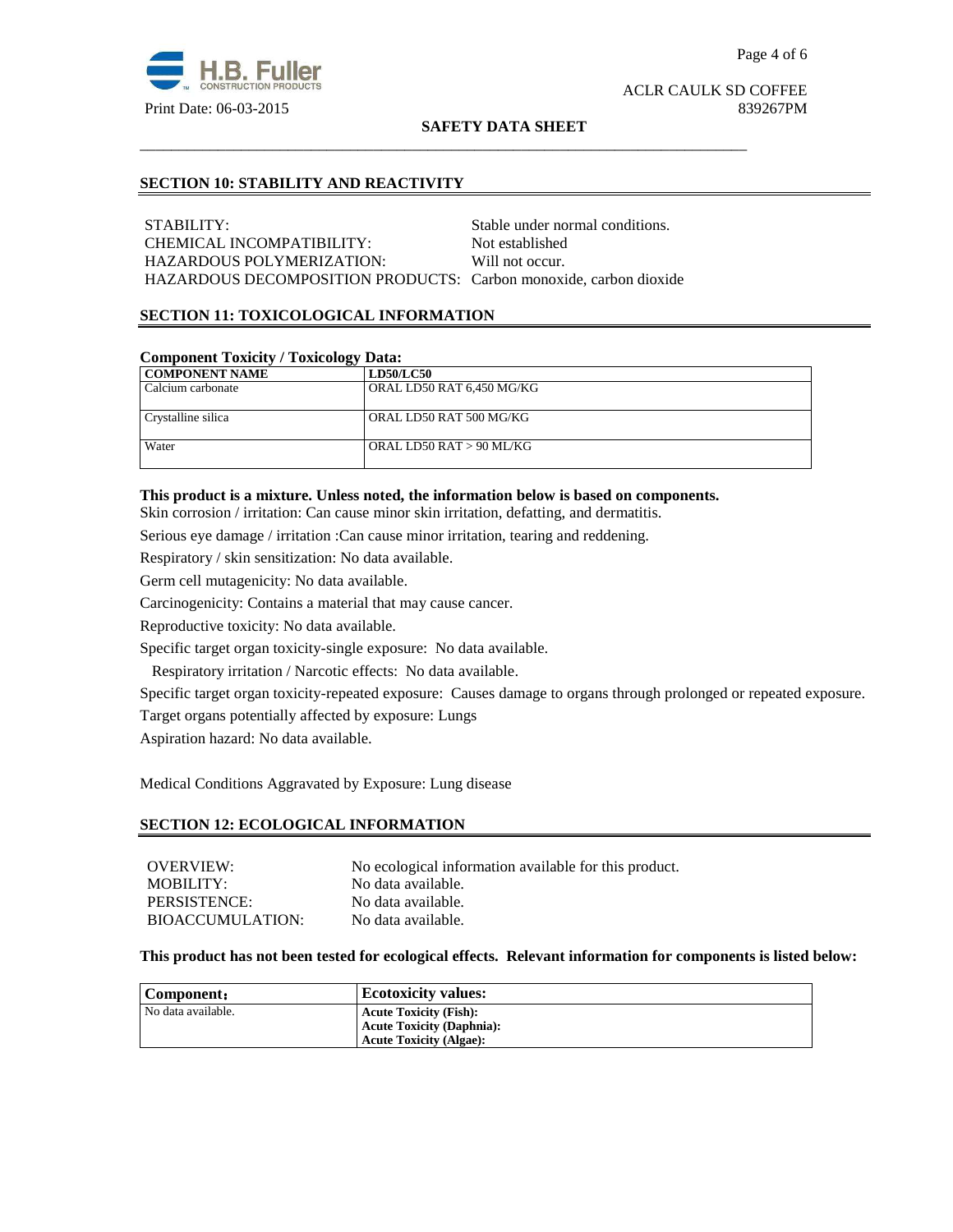

#### **SAFETY DATA SHEET**

\_\_\_\_\_\_\_\_\_\_\_\_\_\_\_\_\_\_\_\_\_\_\_\_\_\_\_\_\_\_\_\_\_\_\_\_\_\_\_\_\_\_\_\_\_\_\_\_\_\_\_\_\_\_\_\_\_\_\_\_\_\_\_\_\_\_\_\_\_\_\_\_\_\_\_\_\_\_

#### **SECTION 13: DISPOSAL CONSIDERATIONS**

To the best of our knowledge, this product does not meet the definition of hazardous waste under the U.S. EPA Hazardous Waste Regulations 40 CFR 261. Solidify and dispose of in an approved landfill. Consult state, local or provincial authorities for more restrictive requirements.

## **SECTION 14: TRANSPORT INFORMATION**

Consult Bill of Lading for transportation information.

| US DOT: | <b>NOT REGULATED</b> |
|---------|----------------------|
| IATA:   | <b>NOT REGULATED</b> |

#### **SECTION 15: REGULATORY INFORMATION**

# **INVENTORY STATUS**

| U.S. EPA TSCA:            | This product is in compliance with the Toxic Substances Control Act's |  |  |
|---------------------------|-----------------------------------------------------------------------|--|--|
|                           | Inventory requirements.                                               |  |  |
| <b>CANADIAN CEPA DSL:</b> | The components of this product are included on the DSL or are exempt  |  |  |
|                           | from DSL requirements.                                                |  |  |
| EUROPEAN REACH:           | As a result of the introduction of REACH into Europe, this product    |  |  |
|                           | cannot be imported into Europe unless the REACH requirements are      |  |  |
|                           | met.                                                                  |  |  |
| <b>AUSTRALIA AICS:</b>    | This product is in compliance with the Australian Inventory of        |  |  |
|                           | Chemical Substances requirements.                                     |  |  |

If you need more information about the inventory status of this product call 651-236-5858.

This product may contain chemical substances that are regulated for export by various government agencies (such as the Environmental Protection Agency, the Bureau of Industry and Security, or the Drug Enforcement Administration, among others). Before exporting this product from the USA or Canada, we recommend you contact us at reg.request@hbfuller.com to request an export review.

#### FEDERAL REPORTING

EPA SARA Title III Section 313

Unless listed below, this product does not contain toxic chemical(s) subject to the reporting requirements of section 313 of Title III of the Superfund Amendments and Reauthorization Act of 1986 (SARA) and 40 CFR part 372. EPA has advised that when a percentage range is listed the midpoint may be used to fulfill reporting obligations. **Chemical Name**  $\qquad \qquad$   $\qquad \qquad$   $\qquad \qquad$   $\qquad \qquad$   $\qquad \qquad$   $\qquad \qquad$   $\qquad \qquad$   $\qquad \qquad$   $\qquad \qquad$   $\qquad \qquad$   $\qquad \qquad$   $\qquad \qquad$   $\qquad \qquad$   $\qquad \qquad$   $\qquad \qquad$   $\qquad \qquad$   $\qquad \qquad$   $\qquad \qquad$   $\qquad \qquad$   $\qquad \qquad$   $\qquad \qquad$   $\qquad \qquad$   $\qquad \qquad$ 

#### STATE REPORTING

Proposition 65, The Safe Drinking Water and Toxic Enforcement Act of 1986:

Unless listed below, this product does not contain known levels of any chemical known to the State of California to cause cancer or reproductive harm.

| <b>Chemical Name/List</b> |                       | <b>CAS</b> | Percent      |
|---------------------------|-----------------------|------------|--------------|
| Ouartz                    | (Carcinogen)          | 14808-60-7 | $10 - 30$    |
| Carbon black              | (Carcinogen)          | 1333-86-4  | $0.01 - 0.1$ |
| Titanium dioxide          | (Carcinogen)          | 13463-67-7 | $0.01 - 0.1$ |
| Ethyl acrylate            | (Carcinogen)          | 140-88-5   | $< 10$ ppm   |
| Methanol                  | (Developmental toxin) | $67-56-1$  | $< 10$ ppm   |

#### **Substances of Very High Concern (SVHC) Content:**

Unless listed below, this product does not contain SVHC's. tert-Octylphenol, ethoxylated